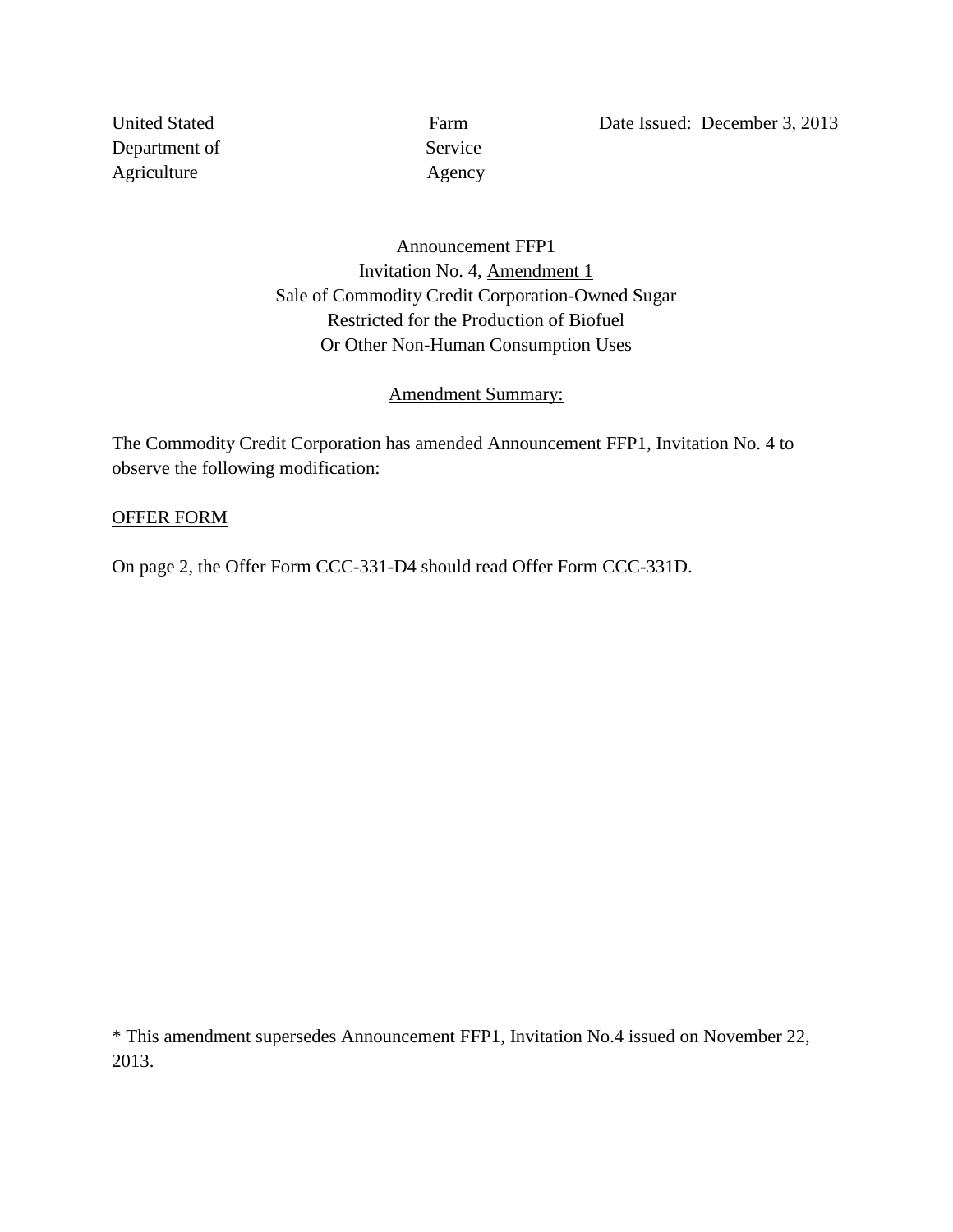UNITED STATES Farm Date Issued: November 22, 2013

## **ANNOUNCEMENT FFP1, INVITATION NO. 4 SALE OF COMMODITY CREDIT CORPORATION-OWNED SUGAR RESTRICTED FOR THE PRODUCTION OF BIOFUEL OR OTHER NON-HUMAN CONSUMPTION USES**

The Commodity Credit Corporation (CCC) invites offers under the Farm Security and Rural Investment Act of 2002, as amended, and the Food, Conservation, and Energy Act of 2008, from bioenergy and other nonhuman consumption use (nonfood use) producers, such as pet food, livestock and bee feed suppliers, etc., to purchase sugar from CCC, subject to the terms and conditions of this Announcement and Invitation. Under the Feedstock Flexibility Program (FFP), the use of sugar sold by CCC to bioenergy producers is restricted to the production of biofuel, where biofuel means products such as ethanol, butanol, or other marketable biofuels as determined by CCC.

Section 9010 (b)(3) of the Food, Conservation, and Energy Act of 2008 provides authority to otherwise dispose of CCC-owned sugar for nonfood use, consistent with section  $156(f)(1)$  of the Federal Agriculture Improvement and Reform Act of 1996. Sugar sold by CCC for nonfood use means that the sugar (or the replacement sugar, if a substitution is authorized by CCC), cannot be used for human consumption, including sugar as a component in any product that is eventually consumed by humans. Furthermore, any sugar purchased under this Invitation cannot benefit from any Re-Export program or Polyhydric Alcohol Program administered by the Foreign Agricultural Service.

CCC will conduct compliance activities to verify the use of the sugar is in accordance with this Invitation, and successful offerors (purchasers) must submit a plan for the disposal and allow CCC access to facilities and records for such verification. Accordingly, **potential offerors are required to contact the contracting officer before the bid due date in order to determine whether their operation and product is suitable for making an offer for consideration under this Invitation. Bioenergy producers with an Environmental Protection Agency (EPA) plant number are pre-qualified.** Subcontractors and non-manufacturers (e.g., brokers) are excluded from consideration.

Quality of raw cane sugar will be based on KC-227, Raw Sugar Certification Report, and quality of refined beet sugar will be based on KC-227-A, Refined Sugar Certification Report. Offerors are encouraged to contact Warehouse Operators (Sugar Processors) in advance of bidding to discuss the quality of sugar to be delivered, a delivery schedule, and to prearrange a schedule for premiums and discounts. CCC will not be responsible for the quantity or quality of sugar delivered out of the storage facility, nor will CCC be responsible for any storage charges beginning **December 1, 2013**, or handling charges, including loadout.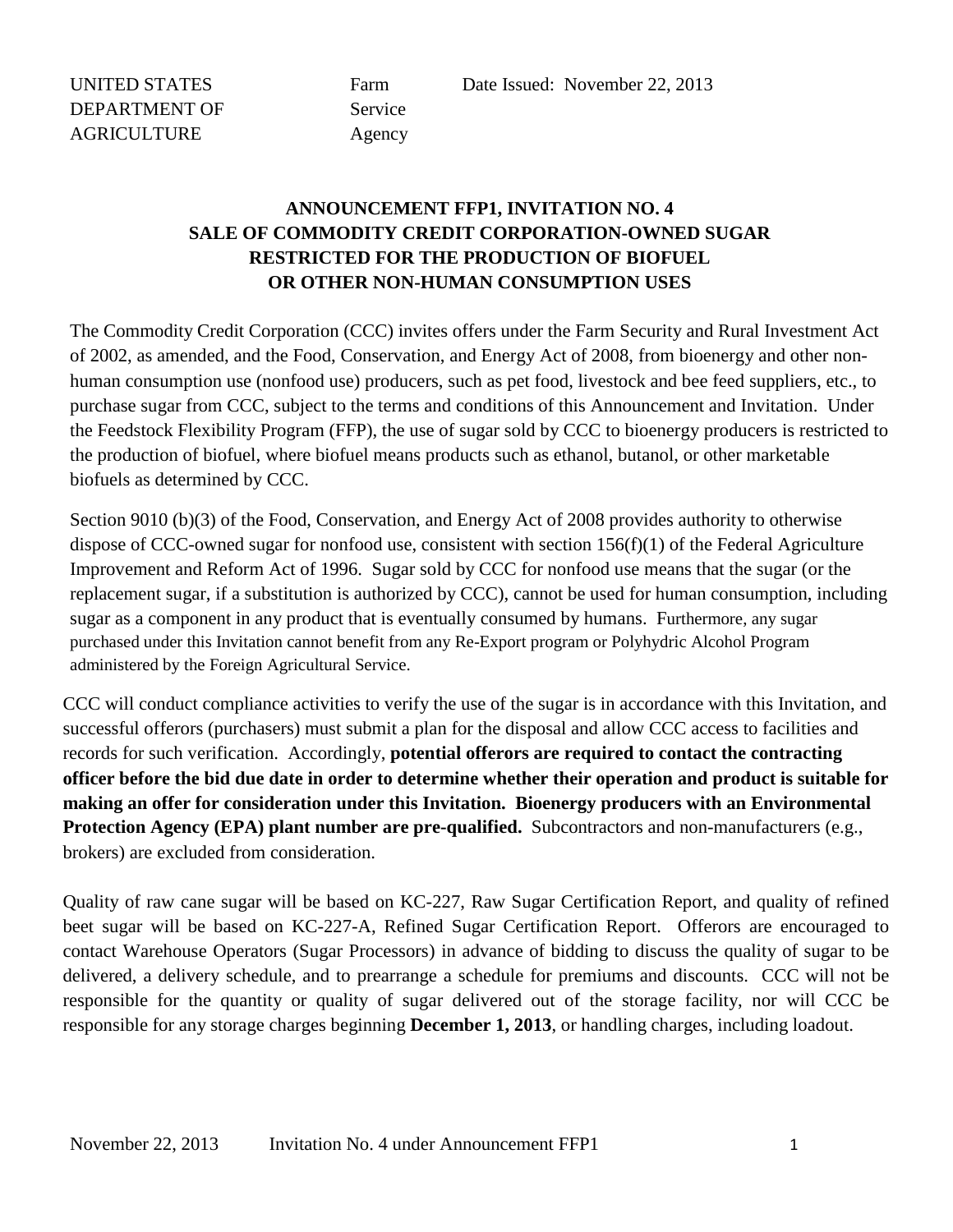CCC Sugar Storage Agreement (SSA) rates are \$0.08 per cwt per month for raw cane sugar and \$0.10 per cwt per month for refined beet sugar. Offerors that are awarded contracts will be responsible for storage charges beginning **December 1, 2013**, and loadout charges. The rate for load out is \$0.18 per cwt for all sugar types.

When CCC transfers title to CCC-owned sugar in store, the CCC storage and handling rates will apply to the sugar until it is loaded out, provided the transferee, in writing, orders the sugar loaded out for immediate shipment within 30 days after the date title is transferred. If the transferee does not request, in writing, loadout within 30 days after the date title is transferred, the storage and handling rates applicable to the transferee for the sugar shall not exceed the CCC rates in effect at the time of title transfer until the earlier of:

- (1) 60 days, or
- (2) title to the sugar is transferred by the transferee to another party, or
- (3) the transferee loads the sugar out of the warehouse.

A catalog listing with CCC-owned quantities is attached to this Announcement/Invitation.

Offers on partial lots are acceptable; however, for consideration under this Invitation, the **minimum overall quantity** to offer is 5,000 short tons (10,000,000 pounds). Offer prices must be expressed in U.S. dollars per pound, with up to four decimal places.

Participants are encouraged to make offers on **ALL** catalog items. No offer on any one catalog item number will be contingent upon the acceptance of another catalog item number; however, offerors **may** specify a total minimum and/or maximum quantity they are willing to accept for contract award, in Item No. 4, Miscellaneous Information, on Offer Form CCC-331-D4. Contract awards will be made based on bid evaluation that results in the least cost to CCC.

Purchasers of sugar must remit to CCC payment equal to 100% of contract value within five business days after the date of the contract. CCC will transfer title to the sugar (instore) upon receipt of payment. If payment is not received within five business days of contract date, interest will accrue for the account of the buyer on the sixth business day and continue up to the date payment is received by CCC. It is not acceptable for a purchaser to withhold payment in favor of continuing to pay interest to CCC.

Any biofuel producer that wishes to participate in the EPA's Renewable Fuel Standard (RFS) program must comply with EPA regulations, in 40 CFR part 80; however, participation in RFS is not a requirement for participation in FFP. EPA has confirmed that ethanol produced from U.S. sugarcane would qualify for an advanced fuel Renewable Identification Number (RIN), and that ethanol produced from U.S. sugar produced from U.S. sugar beets would qualify for a conventional RIN, subject to certain grandfathering provisions.

Offers and any modifications or withdrawal of offers must be received in the Kansas City Commodity Office by 1:30 p.m., central time (CT), December 11, 2013.

Successful offerors will be notified of acceptance by telephone by 1:30 p.m., CT, December 12, 2013.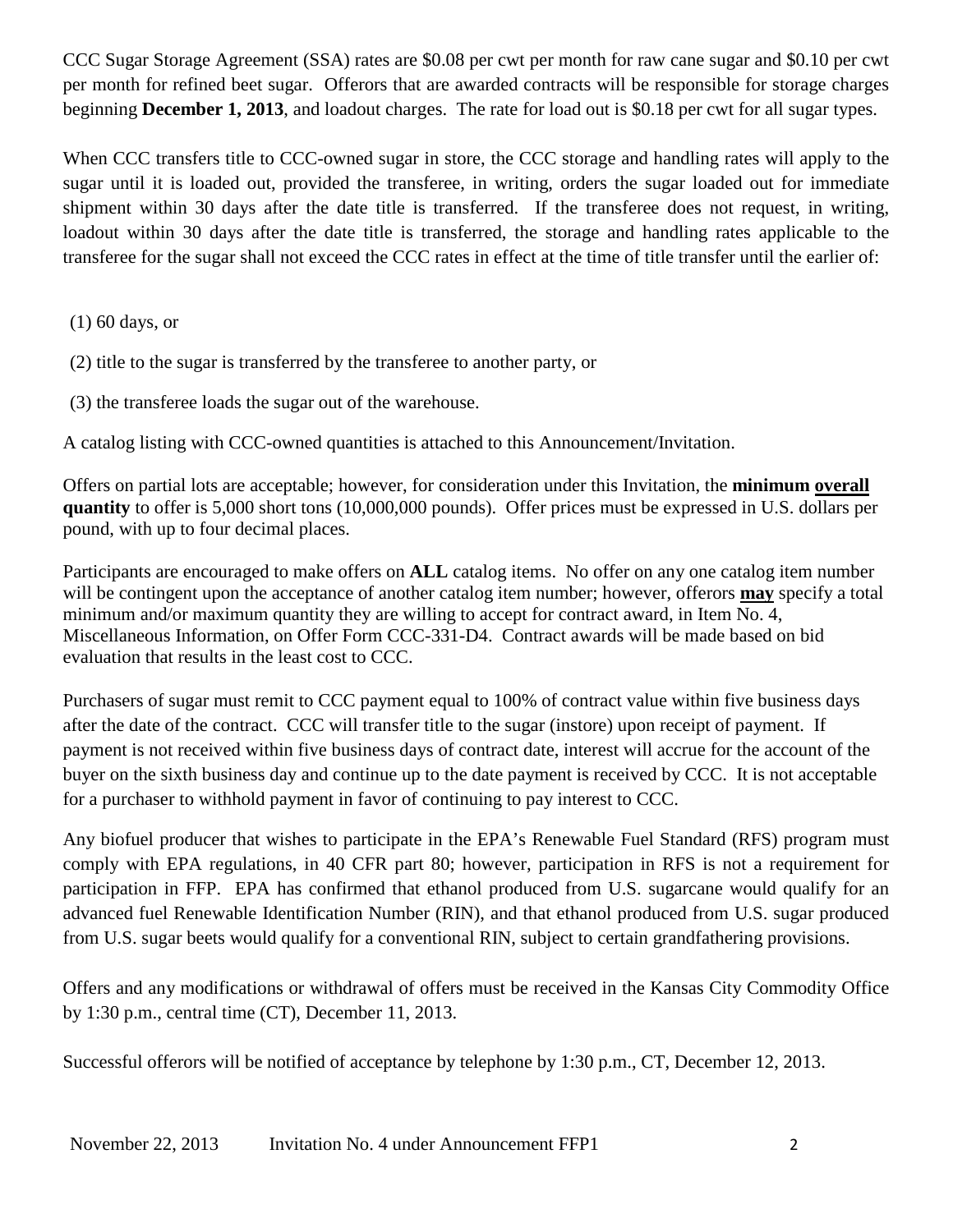The envelope containing offers must be plainly marked "DO NOT OPEN UNTIL PRESCRIBED TIME UNDER ANNOUNCEMENT FFP1, INVITATION NO. 4. Offerors are responsible for the timely receipt of offers and any modifications, or withdrawal of offers.

## **SUBMISSION OF OFFERS**

#### A. How to Submit Offers

- (1) Offers, modifications, withdrawals, and cancellations shall be submitted by one of the following methods.
	- (a) Express or regular mail, and/or hand delivered. Place the notation "Offer under Announcement FFP1" on the envelope (preferably at the lower left corner).
	- (b) Facsimile (FAX) to (816) 926-6795. Place in the subject line "Offer under Announcement FFP1".
- (2) Offer form CCC-331D must be signed. Reproductions of the offer form are acceptable.
- (3) CCC will not be responsible for any failure attributed to the transmission or receipt of faxes including, but not limited to, the following:
	- (a) Receipts garbled or incomplete;
	- (b) Availability or condition of the receiving fax equipment;
	- (c) Incompatibility between the sending and receiving equipment;
	- (d) Failure of the Offeror to properly identify the information;
	- (e) Illegibility of the information; and
	- (f) Security of data.
- (4) Envelopes containing the offers are to be sealed and marked with the name and address of the offeror in the upper left corner. Offers submitted by express mail must be sealed inside a second envelope. All envelopes must be plainly marked with the following statement, **"DO NOT OPEN UNTIL PRESCRIBED TIME UNDER ANNOUNCEMENT FFP1, INVITATION (Enter Appropriate Invitation Number)."** If overnight/express service is utilized, this statement must be printed clearly on the outer express envelope, not on the mailing label.
- (5) Changes by facsimile must contain the required signatures.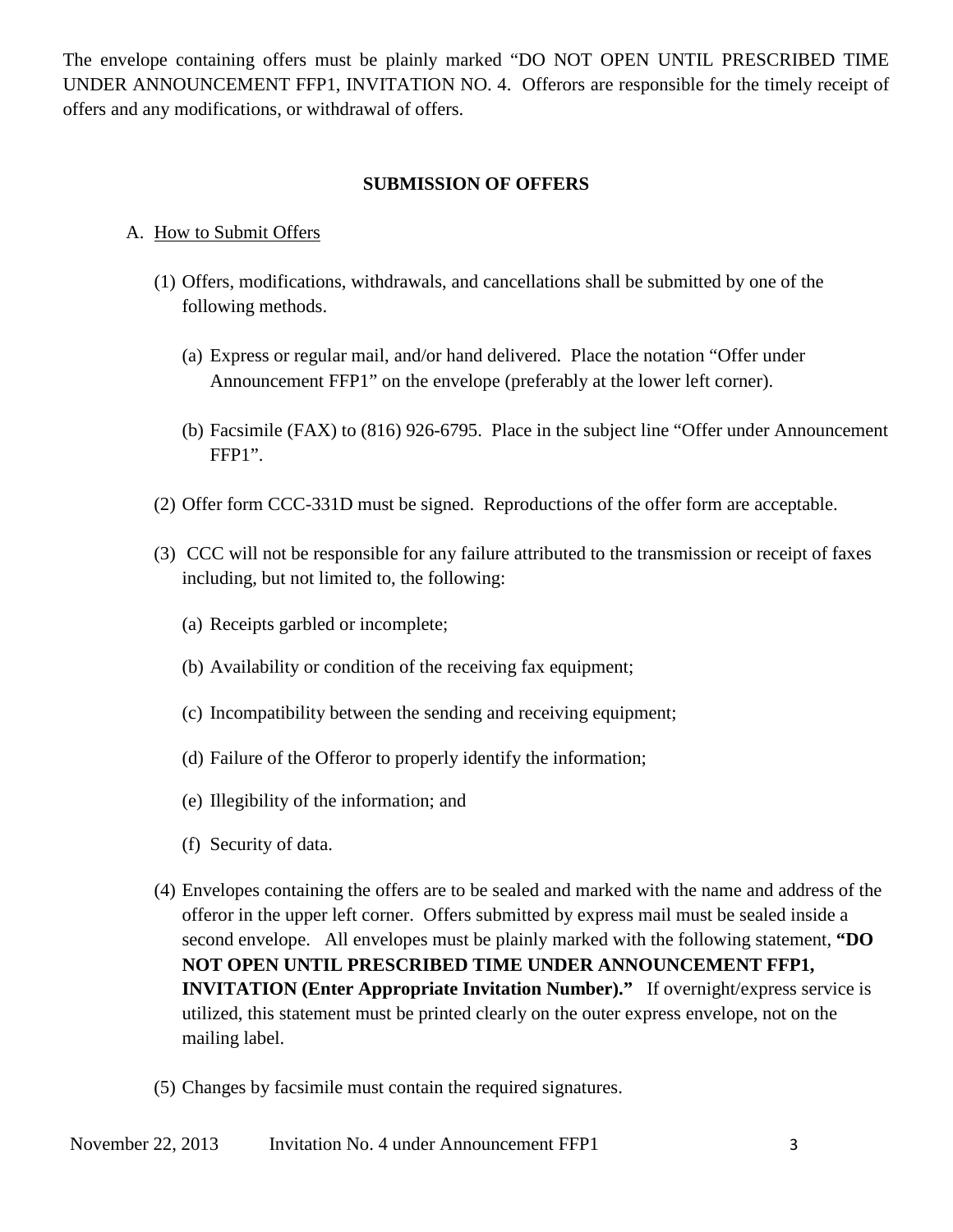#### B. Where to Submit Offers

(1) Offers, modifications, withdrawals, and cancellations of offers shall be submitted to the Kansas City Commodity Office (KCCO) and must be received by the date and local time specified in the invitation for receipt of offers.

| By Mail:        | USDA-FSA-DACO-KCCO<br>Beacon Facility – Mailstop 8698<br>P. O. Box 419205<br>Kansas City, MO 64141-6205         |
|-----------------|-----------------------------------------------------------------------------------------------------------------|
| Hand delivered: | Kansas City Commodity Office<br>USDA-CCC-FSA - Mailstop 8698<br>6501 Beacon Drive<br>Kansas City, MO 64133-4676 |
| By Fax:         | 816-926-6795                                                                                                    |

- (2) If an offer is sent by fax, the recorded date and time per incoming facsimile will serve as proof of receipt for the Kansas City Commodity Office and CCC. OFFERORS ARE RESPONSIBLE FOR THE TIMELY RECEIPT OF OFFERS AND AMENDED CHARGES. No offers, modifications, or withdrawals will be accepted by telephone.
- (3) If an offer is sent by express or regular mail and/or hand delivered, the date and time of receipt will be recorded by the Kansas City Administrative Office's (KCAO) mailroom's date and time stamp.

## C. What to submit

- (1) Each Offeror shall submit a completed CCC-331D, Offer Form, (attached);
- (2) Reproduction of the forms is permissible.
- D. Basis of Offer

The content of an offer will include:

- (1) Announcement FFP1, Invitation 4;
- (2) Company name, address, contact name, telephone, facsimile numbers, and email address;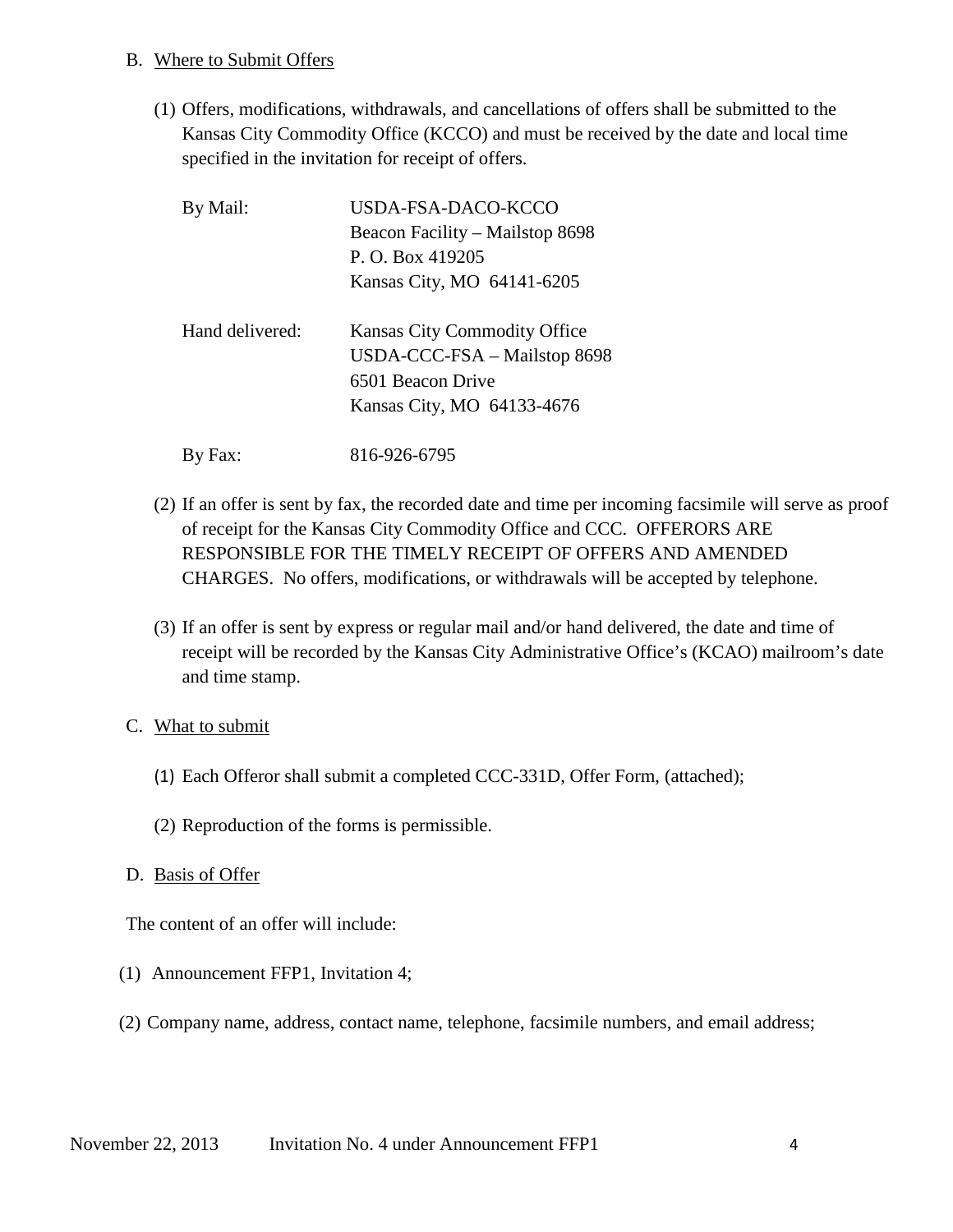(3) Environmental Protection Agency (EPA) Plant number (for domestic bioenergy producers only);

- **Note:** If EPA plant number is not available, advance approval must be obtained from the Contracting Officer.
- (4) Quantity expressed in pounds;
- (5) INSTORE, location (address, city, state, and zip); and
- (6) The offer price must be stated in U.S. dollars per pound (maximum four decimal places).

## **PROVISIONS OF CONTRACT**

The contract will consist of:

- (1) Producer's offer;
- (2) CCC's Acceptance of Offer;
- (3) This Announcement/Invitation; and
- (4) Performance Bond (if required). See section on Performance Bond/Letter of Credit Requirement for International Producers.

## **TRANSFER OF TITLE**

Transfer of title to successful offeror will occur upon receipt of payment.

## **FINANCIAL ARRANGEMENTS**

Payment submitted by company, certified or cashier's check:

By regular mail:

USDA/FSC/RMO Mail Stop 8212 P.O. Box 419205 Kansas City, MO 64141-6205

By Express Delivery Services:

USDA/FSC/RMO Mail Stop 8212 9240 Troost Avenue Kansas City, MO 64131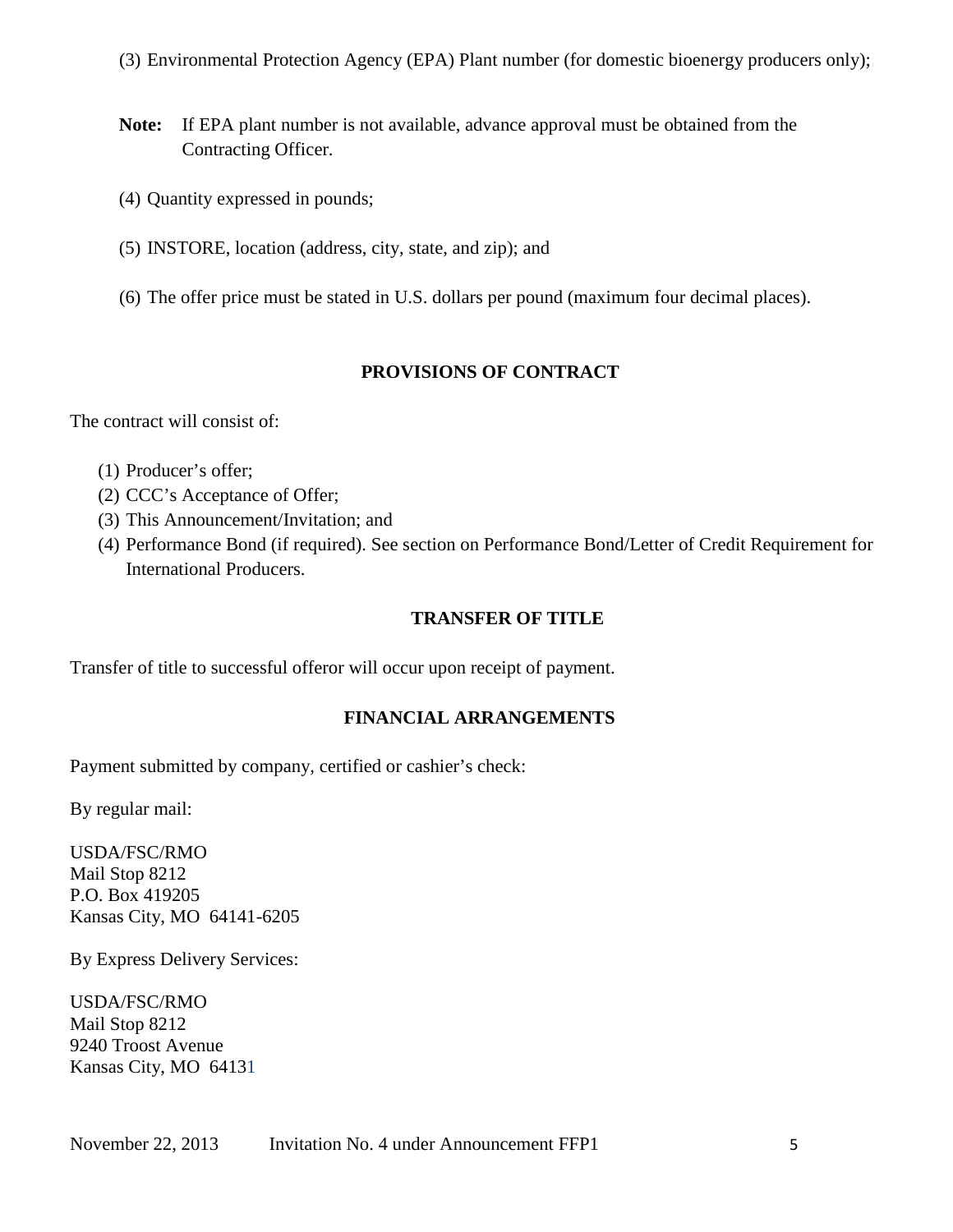Payment submitted by Wire Transfer of funds:

Commodity Credit Corporation Account Number 0004992 Special instructions: BNF = /AC -4992 OBI= CCC! ABA#021030004 Federal Reserve Bank of New York 33 Liberty Street New York, NY 10045

## **GENERAL COMPLIANCE**

## A. THE FOLLOWING REQUIREMENTS APPLY TO ALL PURCHASERS:

- 1. Companies purchasing CCC-owned sugar must provide a production plan describing the sugar conversion process prior to converting into nonfood use product using sugar stocks. Production plans and changes to production plans must be cleared in advance by the CCC Contracting Officer.
- 2. Sugar must be produced into nonfood use products by December 31, 2014.
- 3. Purchasers will be required to permit CCC access to the facility to conduct on-site compliance reviews to verify production of nonfood use products using sugar stocks.
- 4. Compliance reviews will be conducted to trace use of the sugar purchased under this invitation for the production of nonfood use products. Nonfood use producers must verify and track movement of sugar accepted into the nonfood use product plants through conversion of sugar into nonfood use products.
- 5. CCC will require documentation and verification from purchasers that the quantity of U.S. origin sugar purchased was used in a facility for the production of nonfood use product.
- 6. The purchaser must submit nonfood use production reports containing details on sugar stocks on a monthly basis to the following address:

USDA-FSA-DACO-KCCO Commodity Management Division Merchandising Branch Beacon Facility – Mailstop 8748 P. O. Box 419205 Kansas City, MO 64141-6205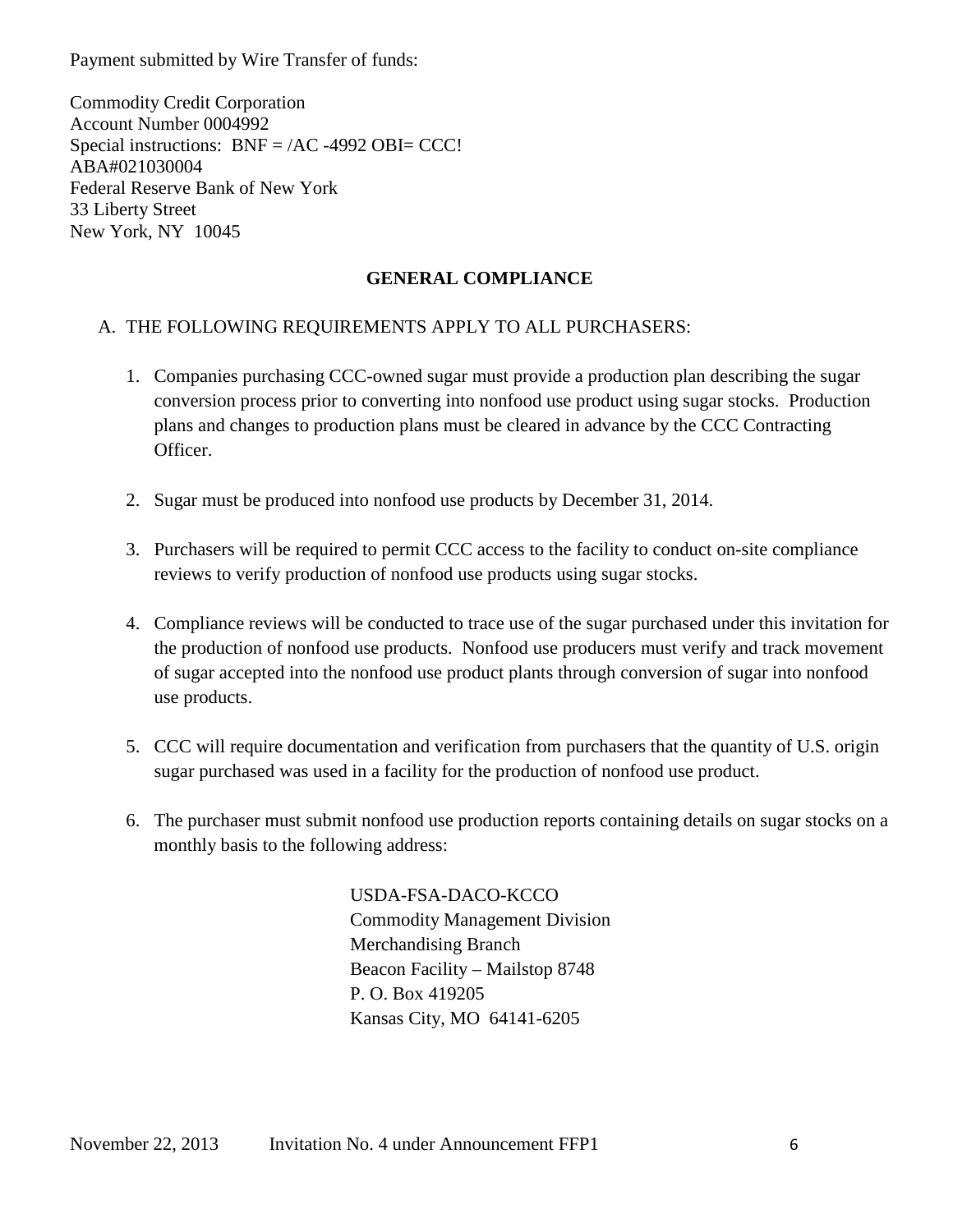## B. FAILURE TO PERFORM, AND LIQUIDATED DAMAGES:

CCC-owned sugar is being sold only for use in the production of nonfood use products under this Invitation, and any other use may result in CCC sugar loan forfeiture activity and additional costs to CCC. Accordingly, if a purchaser fails to timely prove production of nonfood use products corresponding to CCC sugar purchased in an amount sufficient to offset the awarded amount for that corresponding sugar, the purchaser will be subject to liquidated damages.

The purchaser may, prior to December 31, 2014, request in writing a one-time extension of up to six months to use the sugar in the production of nonfood use product. The extension request must include a detailed explanation for consideration by the CCC contracting officer as to why the production time requirement will not be met.

Purchasers who fail to perform to the satisfaction of the CCC contracting officer by December 31, 2014, or the extended time period, if applicable, shall pay CCC by way of compensation as liquidated damages, and not as penalty, an amount as follows:

CCC's cost to acquire the sugar times 125 percent, minus the price the purchaser paid for the CCC-owned sugar, times the quantity of sugar for which the purchaser was unable to verify to the satisfaction of the CCC contracting officer that the sugar was used in the production of nonfood use products. If the purchaser paid multiple prices for the sugar, the weighted average price will be used if none of the sugar was verified as used in the production of nonfood use products. If liquidated damages apply to only a portion of the sugar, the CCC contracting officer will use the highest CCC acquisition cost for sugar first, followed by succeeding lower costs, until the quantity is satisfied.

The purchaser agrees to pay such damages upon demand.

## C. RECORDS RETENTION

Purchasers must maintain supporting documentation for a period of six years from the date of the contract and allow the CCC representative access to the processing plant and to the plant records.

## D. DISPUTES

1. Any dispute concerning a question of fact arising under this contract which is not disposed of by agreement shall be decided by the Contracting Officer, who shall reduce his decision to writing and mail or otherwise furnish a copy to the purchaser. The decision of the Contracting Officer shall be final and conclusive. However, the purchaser may appeal to the Civilian Board of Contract Appeals within 30 days from the date of receipt of the Contracting Officer's decision. Appeals should be filed with the Clerk of the Civilian Board of Contract Appeals, 1800 F Street, N.W., Washington, D.C. 20405. Other methods of filing and further information on appeals can be obtained from the Board at [http://www.cbca.gsa.gov/.](http://www.cbca.gsa.gov/) The purchaser shall mail or otherwise furnish to the Contracting Office a copy of the appeal filed. The decision of the Civilian Board of Contract Appeals shall be final and conclusive unless determined by a court of competent

November 22, 2013 Invitation No. 4 under Announcement FFP1 7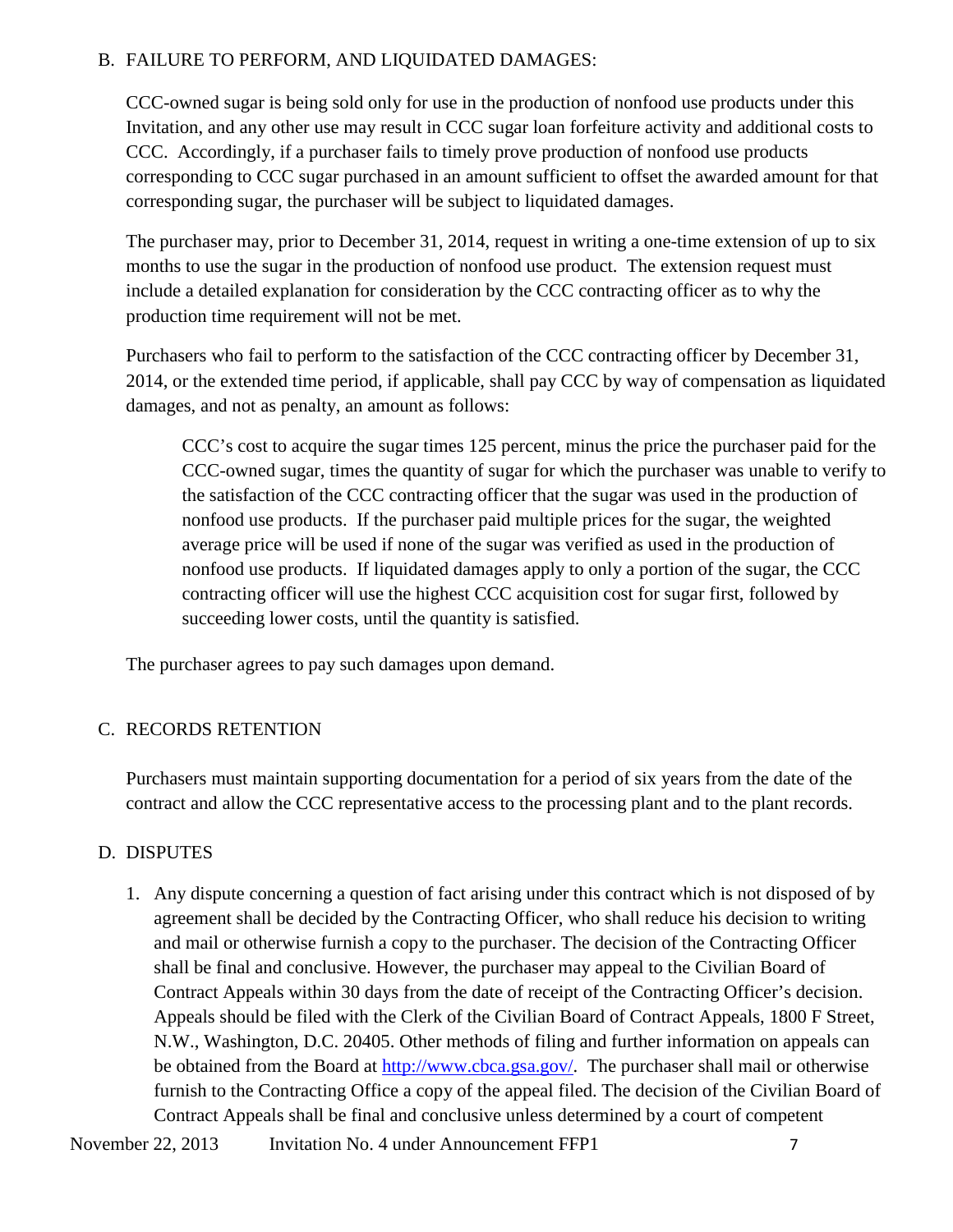jurisdiction to have been fraudulent, or capricious, or arbitrary, or so grossly erroneous as necessarily to imply bad faith, or not supported by substantial evidence. In connection with any appeal proceeding under this paragraph, the purchaser shall be afforded an opportunity to be heard and to offer evidence in support of his appeal. Pending final decision hereunder of a dispute, if performance under the contract has not been completed by the purchaser or terminated by CCC, purchaser shall proceed diligently with performance of the contract and in accordance with the Contracting Officer's decision.

- 2. This "Disputes" section does not preclude consideration of any questions of law in connection with decisions provided for in paragraph 1 above. Provided, that nothing in the contract shall be construed as making final the decision of any administrative official, representative, or board, on a question of law.
- 3. If an appeal is filed by purchaser from a final decision of the Contracting Officer under this Disputes section denying a claim arising under the contract, simple interest in the amount of the claim finally determined owed by CCC shall be payable to purchaser. Such interest shall be at the rate determined by the Secretary of the Treasury pursuant to Public Law 92-41, 85 Stat. 97, from the date purchaser furnishes to the Contracting Officer his written appeal under this Disputes paragraph, to the date of (1) a final judgment by a court of competent jurisdiction, or (2) mailing to purchaser of a supplemental agreement for execution either confirming completed negotiations between the parties or carrying out a decision of a Board of Contract Appeals.
- 4. Notwithstanding paragraph 3 above, (1) interest shall be applied only from the date payment was due, if such date is later than the filing of an appeal, and (2) interest shall not be paid for any period of time that the Contracting Officer determined purchaser has unduly delayed in pursuing remedies before the Board of Contract Appeals or a court of competent jurisdiction.

## **INTERNATIONAL COMPLIANCE**

In addition to general compliance requirements, for production outside of the United States (U.S.) with sugar purchased from CCC, the following requirements apply:

- A. In order to verify and track movement of sugar from any U.S. port to any foreign port with eventual delivery to the foreign plant, international producer must appoint an Independent Marine Surveyor to perform a draft survey on the vessel at the port of discharge and obtain acceptable export documentation for commerce tracking that includes a copy of a non-negotiable ocean bill of lading issued by a freight forwarder and signed by an ocean carrier (or its agent); a copy of the draft survey conducted at the discharge port in the foreign country destination; and copies of the weigh scale tickets in the foreign country destination (or port weigh bridge receipts) at the time the sugar is discharged from on board the vessel.
- B. Weigh scale tickets should be provided at offloading at the foreign port of discharge and then again upon entering the production facility.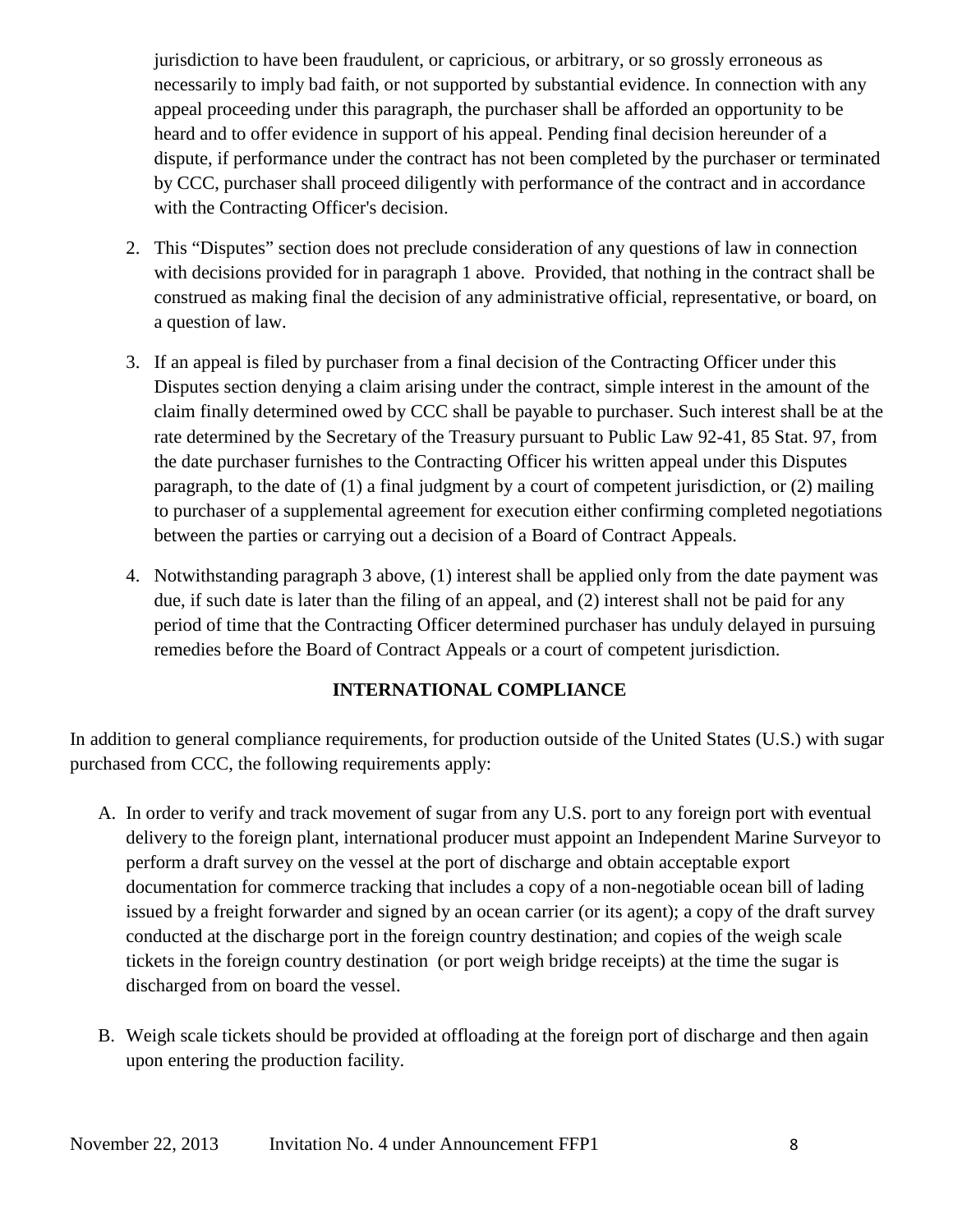C. CCC will require proof of production, to be obtained by providing plant production records, validated by an independent third party acceptable to CCC.

## **PERFORMANCE BOND/STAND-BY LETTER OF CREDIT REQUIREMENT FOR INTERNATIONAL PRODUCERS**

As a condition of being awarded a contract under this Announcement/Invitation, the producer outside of the U.S. who purchases CCC-owned sugar in anticipation of production outside of the U.S. must furnish a performance bond or a stand-by letter of credit in form and substance satisfactory to CCC, which meets the criteria set forth in this section:

- A. The bond or stand-by letter of credit may cover purchases made either during the period of time specified in the bond (a term bond) or for a specified time period (a single purchase bond).
- B. Only the nonfood use producer may be the principal on the bond or stand-by letter of credit covering such sugar to be used in the production of nonfood use product. The surety or sureties shall be among those listed by the Secretary of the US Department of Treasury as acceptable on Federal bonds [\(http://www.fms.treas.gov/c570/c570.html](http://www.fms.treas.gov/c570/c570.html)).
- C. The obligation under the bond or stand-by letter of credit shall be made effective no later than the date of title transfer of the sugar.
- D. The amount of the bond or stand-by letter of credit shall be equal to 20 cents per pound for sugar purchased under this announcement/invitation.

## **FALSE STATEMENTS**

Participation in this program is certification with full knowledge of the provision of 15 U.S.C. 714m(a), for making any statement knowing it to be false, for the purpose of influencing in any way the action of the United States Department of Agriculture.

Further information on this announcement/invitation for offers may be obtained by contacting:

Kansas City Commodity Office Commodity Management Division Telephone (816) 926-3816 Emails: [martha.mitchell@kcc.usda.gov](mailto:martha.mitchell@kcc.usda.gov) [kenneth.knosp@kcc.usda.gov](mailto:kenneth.knosp@kcc.usda.gov)

Martha Mitchell or Ken Knosp CCC Contracting Officers Kansas City Commodity Office

Attachment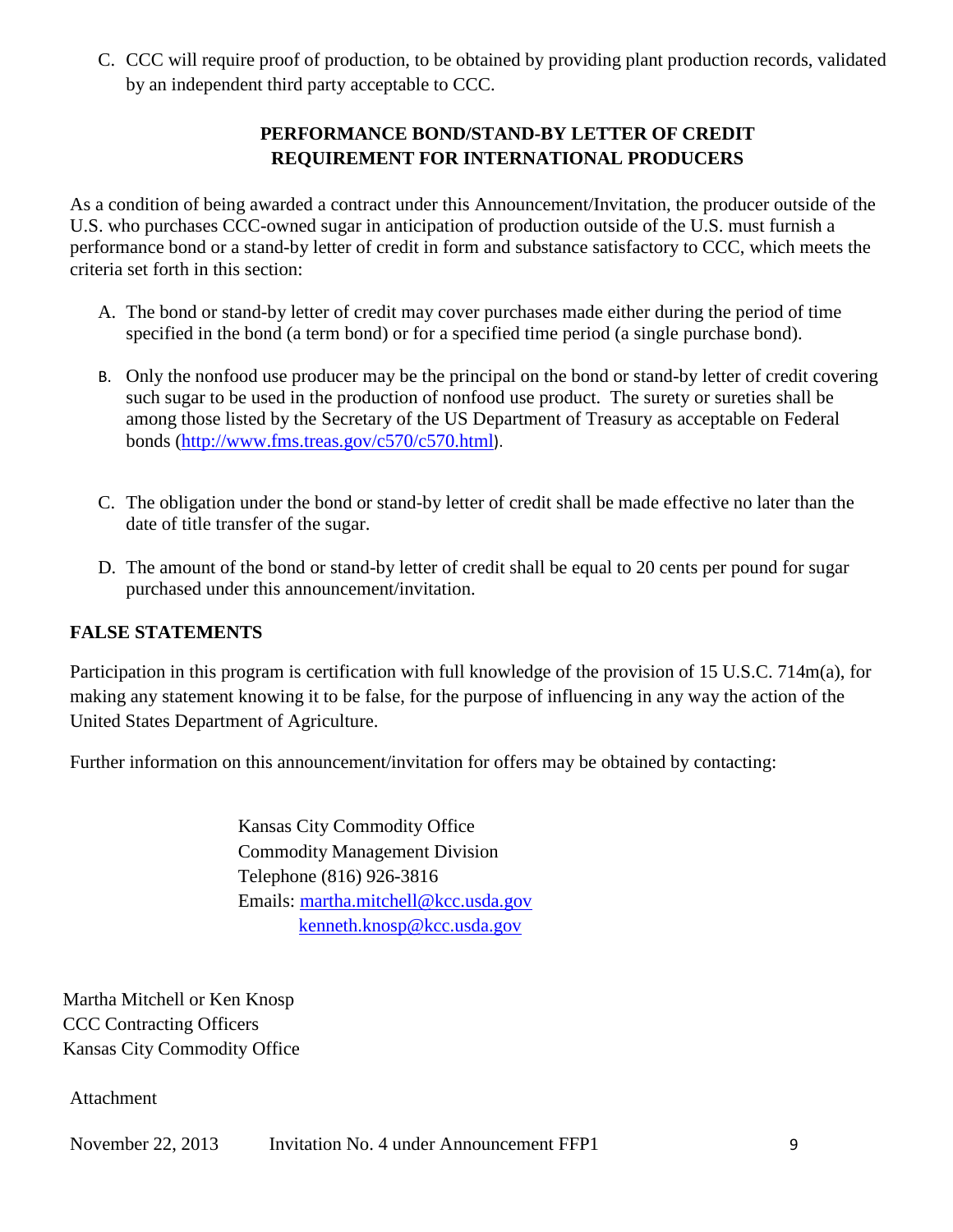| This form is available electronically.                    |                                       |                                       |                                                                                                                                                                                                                                                                                                                                                                               |                                              |                                 | <b>Continuation Sheet on Page 2</b> |
|-----------------------------------------------------------|---------------------------------------|---------------------------------------|-------------------------------------------------------------------------------------------------------------------------------------------------------------------------------------------------------------------------------------------------------------------------------------------------------------------------------------------------------------------------------|----------------------------------------------|---------------------------------|-------------------------------------|
| CCC-331D (Sugar)                                          | <b>U.S. DEPARTMENT OF AGRICULTURE</b> |                                       |                                                                                                                                                                                                                                                                                                                                                                               | 1. ANNOUNCEMENT:                             |                                 |                                     |
| $(08-12-13)$                                              | Farm Service Agency                   |                                       |                                                                                                                                                                                                                                                                                                                                                                               | INVITATION NO.                               |                                 |                                     |
|                                                           | OFFER FORM TO PURCHASE SUGAR FROM THE |                                       |                                                                                                                                                                                                                                                                                                                                                                               |                                              |                                 | IF AMENDED, AMENDMENT NO.           |
|                                                           | <b>COMMODITY CREDIT CORPORATION</b>   |                                       |                                                                                                                                                                                                                                                                                                                                                                               |                                              |                                 |                                     |
| In accordance with Announcement ______, Invitation No.    |                                       |                                       | , Dated                                                                                                                                                                                                                                                                                                                                                                       |                                              |                                 | , the undersigned offers to         |
|                                                           |                                       |                                       | purchase the following quantities of Bulk Sugar from the Commodity Credit Corporation (CCC).                                                                                                                                                                                                                                                                                  |                                              |                                 |                                     |
| 2A. FIRM NAME/EPA PLANT NO. (If applicable)               |                                       |                                       | 2B. ADDRESS                                                                                                                                                                                                                                                                                                                                                                   |                                              |                                 |                                     |
|                                                           |                                       |                                       |                                                                                                                                                                                                                                                                                                                                                                               |                                              |                                 |                                     |
|                                                           |                                       |                                       |                                                                                                                                                                                                                                                                                                                                                                               |                                              |                                 |                                     |
| 2C. CONTACT NAME                                          |                                       | 2D. TELEPHONE NO. (Include Area Code) |                                                                                                                                                                                                                                                                                                                                                                               |                                              | 2E. FAX NO. (Include Area Code) |                                     |
|                                                           |                                       |                                       |                                                                                                                                                                                                                                                                                                                                                                               |                                              |                                 |                                     |
|                                                           |                                       |                                       | 2F. EMAIL ADDRESS                                                                                                                                                                                                                                                                                                                                                             |                                              |                                 |                                     |
|                                                           |                                       |                                       |                                                                                                                                                                                                                                                                                                                                                                               |                                              |                                 |                                     |
| 3A.<br>3B.<br>CATALOG ITEM NO.<br><b>STORAGE LOCATION</b> |                                       |                                       |                                                                                                                                                                                                                                                                                                                                                                               | 3C.<br>PRICE OFFERED                         |                                 | 3D.<br><b>INSTORE BID</b>           |
|                                                           |                                       | City, State                           |                                                                                                                                                                                                                                                                                                                                                                               | (price per pound, maximum<br>decimal places, |                                 | QUANTITY<br>(pounds)                |
|                                                           |                                       |                                       |                                                                                                                                                                                                                                                                                                                                                                               | as specified in invitation)                  |                                 |                                     |
|                                                           |                                       |                                       |                                                                                                                                                                                                                                                                                                                                                                               |                                              |                                 |                                     |
|                                                           |                                       |                                       |                                                                                                                                                                                                                                                                                                                                                                               |                                              |                                 |                                     |
|                                                           |                                       |                                       |                                                                                                                                                                                                                                                                                                                                                                               |                                              |                                 |                                     |
|                                                           |                                       |                                       |                                                                                                                                                                                                                                                                                                                                                                               |                                              |                                 |                                     |
|                                                           |                                       |                                       |                                                                                                                                                                                                                                                                                                                                                                               |                                              |                                 |                                     |
|                                                           |                                       |                                       |                                                                                                                                                                                                                                                                                                                                                                               |                                              |                                 |                                     |
|                                                           |                                       |                                       |                                                                                                                                                                                                                                                                                                                                                                               |                                              |                                 |                                     |
|                                                           |                                       |                                       |                                                                                                                                                                                                                                                                                                                                                                               |                                              |                                 |                                     |
|                                                           |                                       |                                       |                                                                                                                                                                                                                                                                                                                                                                               |                                              |                                 |                                     |
|                                                           |                                       |                                       |                                                                                                                                                                                                                                                                                                                                                                               |                                              |                                 |                                     |
| 4. MISCELLANEOUS INFORMATION                              |                                       |                                       |                                                                                                                                                                                                                                                                                                                                                                               |                                              |                                 |                                     |
|                                                           |                                       |                                       |                                                                                                                                                                                                                                                                                                                                                                               |                                              |                                 |                                     |
| 5A. SIGNATURE OF OFFICER/EMPLOYEE                         |                                       |                                       | 5B. NAME OF OFFICER/EMPLOYEE RESPONSIBLE                                                                                                                                                                                                                                                                                                                                      |                                              |                                 | 5C. DATE SIGNED                     |
| RESPONSIBLE FOR THE OFFER                                 |                                       |                                       | FOR THE OFFER                                                                                                                                                                                                                                                                                                                                                                 |                                              |                                 | (MM-DD-YYYY)                        |
| NOTE:                                                     |                                       |                                       | The following statement is made in accordance with the Privacy Act of 1974 (5 USC 552a - as amended). The authority for requesting the information identified on this                                                                                                                                                                                                         |                                              |                                 |                                     |
|                                                           |                                       |                                       | form is 7 CFR Part 1402, 7 CFR Part 1435, and the Commodity Credit Corporation Charter Act (15 U.S.C. 714 et seq.). The information will be used to evaluate offers<br>submitted by an offeror to purchase bulk sugar from CCC. The information collected on this form may be disclosed to other Federal, State, Local government agencies,                                   |                                              |                                 |                                     |
|                                                           |                                       |                                       | Tribal agencies, and nongovernmental entities that have been authorized access to the information by statute or regulation and/or as described in applicable Routine<br>Uses identified in the System of Records Notice for USDA/FSA-3, Consultants File. Providing the requested information is voluntary. However, failure to furnish the                                   |                                              |                                 |                                     |
|                                                           |                                       |                                       | requested information will result in a determination that the offer to purchase bulk sugar from CCC cannot be accepted/processed.                                                                                                                                                                                                                                             |                                              |                                 |                                     |
|                                                           |                                       |                                       | The provisions of appropriate criminal and civil fraud, privacy, and other statutes may be applicable to the information provided. RETURN THIS COMPLETED FORM<br>TO THE USDA-FSA-DACO-KCCO, Beacon Facility - MAILSTOP 8698, P.O. BOX 419205, KANSAS CITY, MO 64141-6205.                                                                                                     |                                              |                                 |                                     |
|                                                           |                                       |                                       | As specified in the Paperwork Reduction Act (5 CFR 1320.3), the information collection for the Sugar Program, including the Feedstock Flexibility Program, does not                                                                                                                                                                                                           |                                              |                                 |                                     |
|                                                           |                                       |                                       | require OMB approval, because FSA estimates that fewer than 10 participants will participate by purchasing bulk sugar owned by CCC.                                                                                                                                                                                                                                           |                                              |                                 |                                     |
|                                                           |                                       |                                       | The U.S. Department of Agriculture (USDA) prohibits discrimination against its customers, employees, and applicants for employment on the bases of race, color, national origin,<br>age, disability, sex, gender identity, religion, reprisal, and where applicable, political beliefs, marital status, familial or parental status, sexual orientation, or all or part of an |                                              |                                 |                                     |

*age, disability, sex, gender identity, religion, reprisal, and where applicable, political beliefs, marital status, familial or parental status, sexual orientation, or all or part of an individual's income is derived from any public assistance program, or protected genetic information in employment or in any program or activity conducted or funded by the Department. (Not all prohibited bases will apply to all programs and/or employment activities.)* 

*If you wish to file a Civil Rights program complaint of discrimination, complete the USDA Program Discrimination Complaint Form, found online at [http://www.ascr.usda.gov/complaint\\_filing\\_cust.html,](http://www.ascr.usda.gov/complaint_filing_cust.html) or at any USDA office, or call (866) 632-9992 to request the form. You may also write a letter containing all of the information requested in the form. Send your completed complaint form or letter to us by mail at U.S. Department of Agriculture, Director, Office of Adjudication, 1400 Independence Avenue, S.W., Washington, D.C. 20250-9410, by fax (202) 690-7442 or e-mail at [program.intake@usda.gov.](mailto:program.intake@usda.gov)* 

*Individuals who are deaf, hard of hearing, or have speech disabilities and wish to file either an EEO or program complaint, please contact USDA through the Federal Relay Service at (800) 877-8339 or (800) 845-6136 (in Spanish). Persons with disabilities, who wish to file a program complaint, please see information above on how to contact us by mail directly or by email. If you require alternative means of communication for program information (e.g., Braille, large print, audiotape, etc.) please contact USDA's TARGET Center at (202) 720-2600 (voice and TDD).*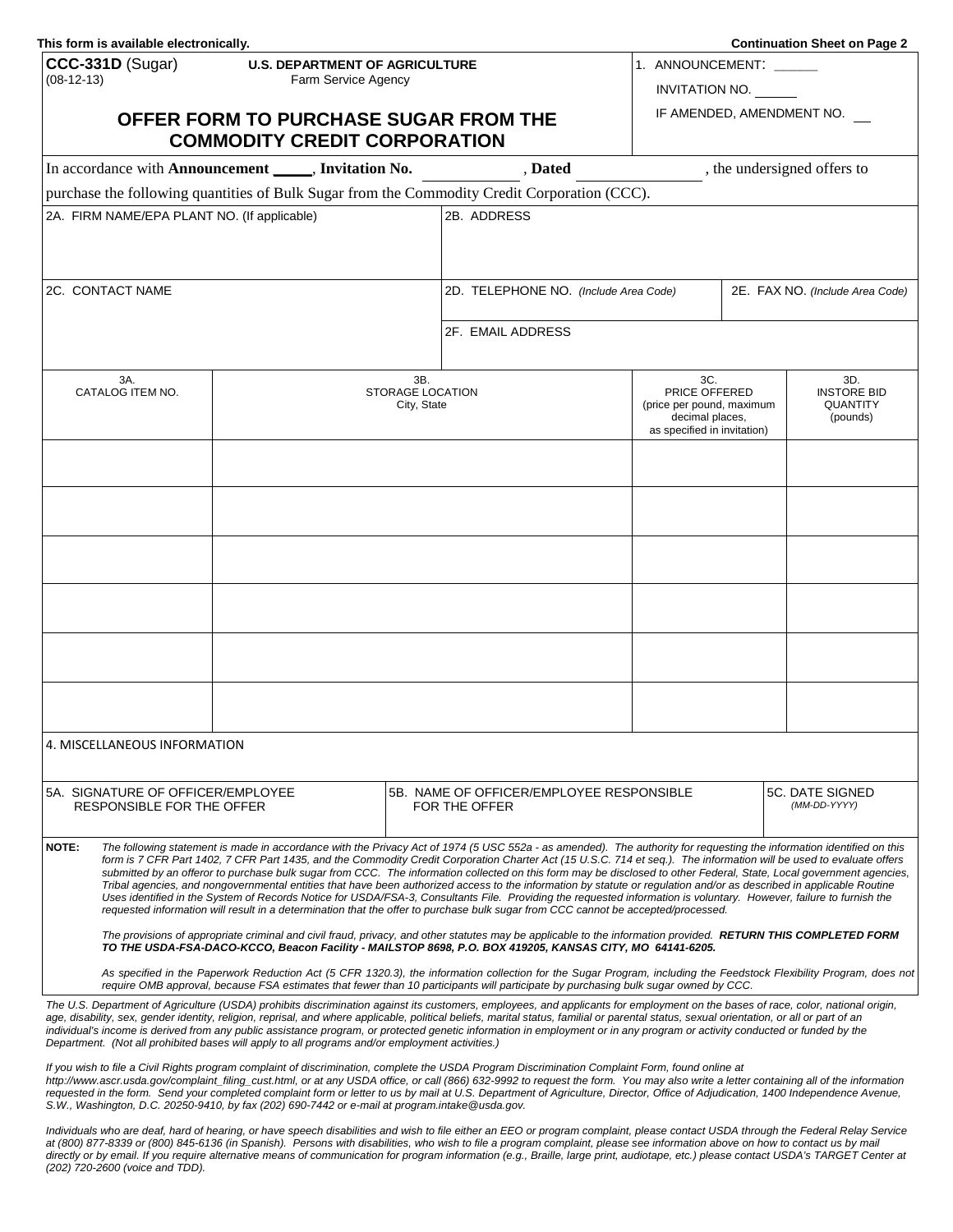| OFFER FORM TO PURCHASE SUGAR FROM THE<br><b>COMMODITY CREDIT CORPORATION</b><br>(CONTINUATION SHEET) |                                        |                                                                           | 1. ANNOUNCEMENT: _____<br>INVITATION NO.<br>IF AMENDED, AMENDMENT NO. |  |
|------------------------------------------------------------------------------------------------------|----------------------------------------|---------------------------------------------------------------------------|-----------------------------------------------------------------------|--|
| 3A.<br>CATALOG ITEM NO.                                                                              | 3B.<br>STORAGE LOCATION<br>City, State | 3C.<br>PRICE OFFERED<br>(price per pound, maximum<br>five decimal places) | 3D.<br><b>INSTORE BID</b><br>QUANTITY<br>(pounds)                     |  |
|                                                                                                      |                                        |                                                                           |                                                                       |  |
|                                                                                                      |                                        |                                                                           |                                                                       |  |
|                                                                                                      |                                        |                                                                           |                                                                       |  |
|                                                                                                      |                                        |                                                                           |                                                                       |  |
|                                                                                                      |                                        |                                                                           |                                                                       |  |
|                                                                                                      |                                        |                                                                           |                                                                       |  |
|                                                                                                      |                                        |                                                                           |                                                                       |  |
|                                                                                                      |                                        |                                                                           |                                                                       |  |
|                                                                                                      |                                        |                                                                           |                                                                       |  |
|                                                                                                      |                                        |                                                                           |                                                                       |  |
|                                                                                                      |                                        |                                                                           |                                                                       |  |
|                                                                                                      |                                        |                                                                           |                                                                       |  |
|                                                                                                      |                                        |                                                                           |                                                                       |  |
|                                                                                                      |                                        |                                                                           |                                                                       |  |
|                                                                                                      |                                        |                                                                           |                                                                       |  |
|                                                                                                      |                                        |                                                                           |                                                                       |  |
|                                                                                                      |                                        |                                                                           |                                                                       |  |
|                                                                                                      |                                        |                                                                           |                                                                       |  |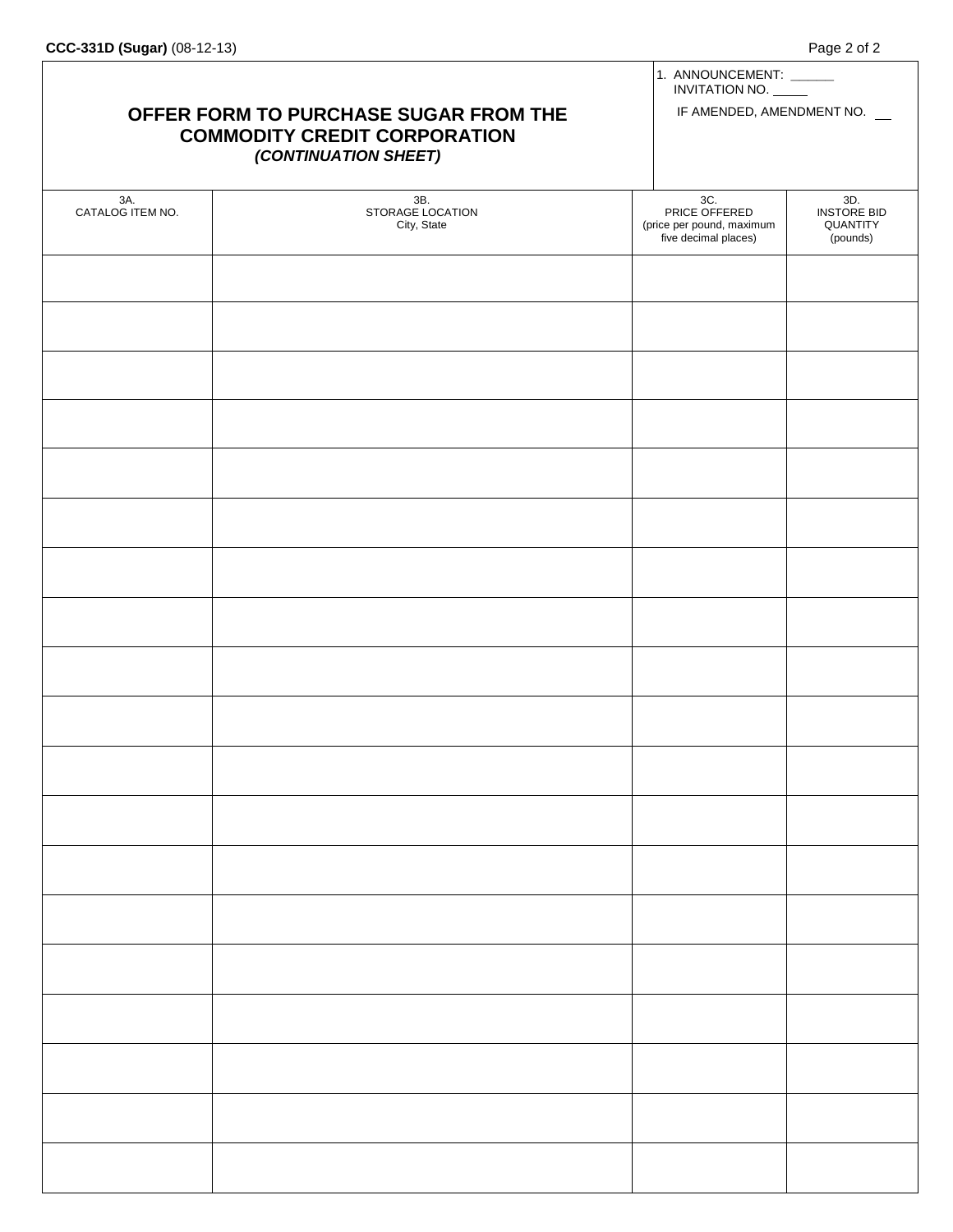## **Instructions For CCC-331D**

# *OFFER FORM TO PURCHASE SUGAR FROM THE COMMODITY CREDIT CORPORATION*

**This form is used by participants offering to buy Commodity Credit Corporation (CCC) owned sugar, and the information gathered is used to evaluate bids offered to CCC for the sale of CCC-owned sugar.** 

**Submit the original of this completed form to the USDA-FSA-DACO-KCCO, Beacon Facility – Mailstop 8698, P.O. Box 419205, Kansas City, MO 64141-6205.** 

*Participants offering to buy CCC-owned sugar must complete Items 1 through 5C of this form.*

| <b>Fld Name /</b><br><b>Item No.</b>                  | <b>Instructions</b>                                                                                                                                                                        |
|-------------------------------------------------------|--------------------------------------------------------------------------------------------------------------------------------------------------------------------------------------------|
| $\mathbf{1}$<br>Announcement<br>and<br>Invitation No. | Please enter Announcement and Invitation No. Acknowledge any<br>amendment(s) by entering the Amendment No. In the block directly<br>below, re-enter Invitation No. and date of Invitation. |
| 2A<br>Firm Name/EPA<br>Plant No.                      | Enter offering firm's name. Enter EPA Plant No. (if applicable) for any<br>domestic firm offering under the Feedstock Flexibility Program (FFP).                                           |
| 2B<br><b>Address</b>                                  | Enter address of offering firm.                                                                                                                                                            |
| 2C<br><b>Contact Name</b>                             | Enter appropriate contact name.                                                                                                                                                            |
| 2D<br>Telephone No.                                   | Enter telephone no. of offering firm (including area code).                                                                                                                                |
| 2E<br>FAX No.                                         | Enter fax no. of offering firm (including area code).                                                                                                                                      |
| 2F<br><b>Email Address</b>                            | Enter email address of offering firm.                                                                                                                                                      |
| 3A<br>Catalog Item<br>No.                             | Enter Catalog Item No. or Nos. from the catalog listing of CCC-owned<br>sugar that you are interested in purchasing.                                                                       |
| 3B<br><b>Storage Location</b>                         | Enter the storage location shown in the Catalog Listing of sugar<br>(City/State).                                                                                                          |
| 3C<br>Price Offered                                   | Enter the price per pound that you are offering for CCC-owned sugar.                                                                                                                       |
| 3D<br>In-store Bid<br>Quantity                        | Enter the quantity in pounds of in-store sugar shown in the Catalog Listing<br>that you are interested in buying.                                                                          |
| 4 Miscellaneous                                       | Enter additional information applicable as specified in the Invitation.                                                                                                                    |

| Items 1-5C |  |
|------------|--|
|------------|--|

**CCC-331D (Sugar) Instructions**, Page 1 of 2 As of: 08-12-13